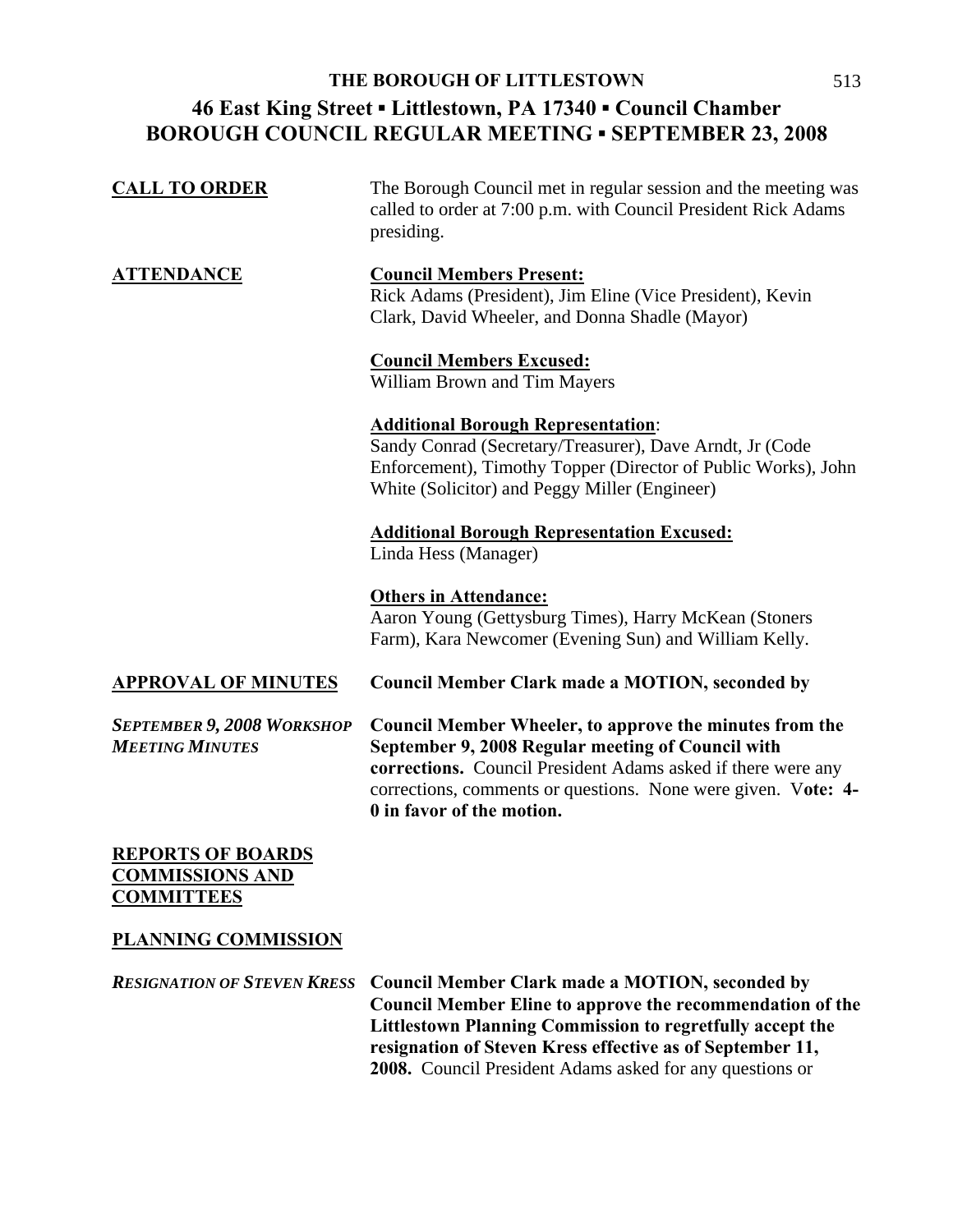## THE BOROUGH OF LITTLESTOWN 514 **46 East King Street ▪ Littlestown, PA 17340 ▪ Council Chamber BOROUGH COUNCIL REGULAR MEETING ▪ SEPTEMBER 23, 2008**

*RESIGNATION OF STEVEN KRESS* comments. None were given. **Vote: 4-0 favor of the motion.**  *(CONTINUED)*

#### **PRESENTATION OF PROCLAMATION**

| <b>STEVEN KRESS</b>                            | Council President Adams stated that a proclamation was written<br>for Mr. Kress but would not be presented until clarification of his<br>appointment date was confirmed and corrected.                                                                                                                                                                                                                                                              |
|------------------------------------------------|-----------------------------------------------------------------------------------------------------------------------------------------------------------------------------------------------------------------------------------------------------------------------------------------------------------------------------------------------------------------------------------------------------------------------------------------------------|
| <b>APPROVAL AND</b><br><b>PAYMENT OF BILLS</b> | <b>Council Vice President Eline made a MOTION, seconded by</b><br>Council Member Wheeler, to pay the bills in the amount of<br>\$118,814.62. Council President Adams asked for any questions<br>or comments. None were given. Vote: 4-0 favor of the<br>motion.                                                                                                                                                                                     |
| <b>APPROVAL OF</b><br><b>FINANCIAL REPORT</b>  | <b>Council Vice President Eline made a MOTION, seconded by</b><br><b>Council Member Wheeler, to approve the Financial Report.</b><br>Council President Adams asked for any questions or comments.<br>None were given. Vote: 4-0 favor of the motion.                                                                                                                                                                                                |
| <b>NON-AGENDA</b>                              |                                                                                                                                                                                                                                                                                                                                                                                                                                                     |
| <b>FINANCE COMMITTEE</b><br><b>MEETING</b>     | <b>Council Member Clark made a MOTION, seconded by</b><br><b>Council Member Wheeler, that the Finance Committee meet</b><br>to provide recommendations to the Council at the October<br>28, 2008 regular Council meeting for budget adjustments in<br>the current fiscal year. Council President Adams stated that<br>this was a non-agenda item and asked for any public questions or<br>comments. None were given. Vote: 4-0 favor of the motion. |

#### **UNFINISHED BUSINESS**

*EXTENSION OF SCHOOL* **Council Member Clark made a MOTION, seconded by**  *CROSSING GUARD AGREEMENT* **Council Vice President Eline, to approve an extension of the School Crossing Guard Agreement between the Littlestown Area School District and the Borough of Littlestown for the period of 2008-2010.** Council President Adams asked for any questions or comments. None were given. **Vote: 4-0 in favor of the motion.**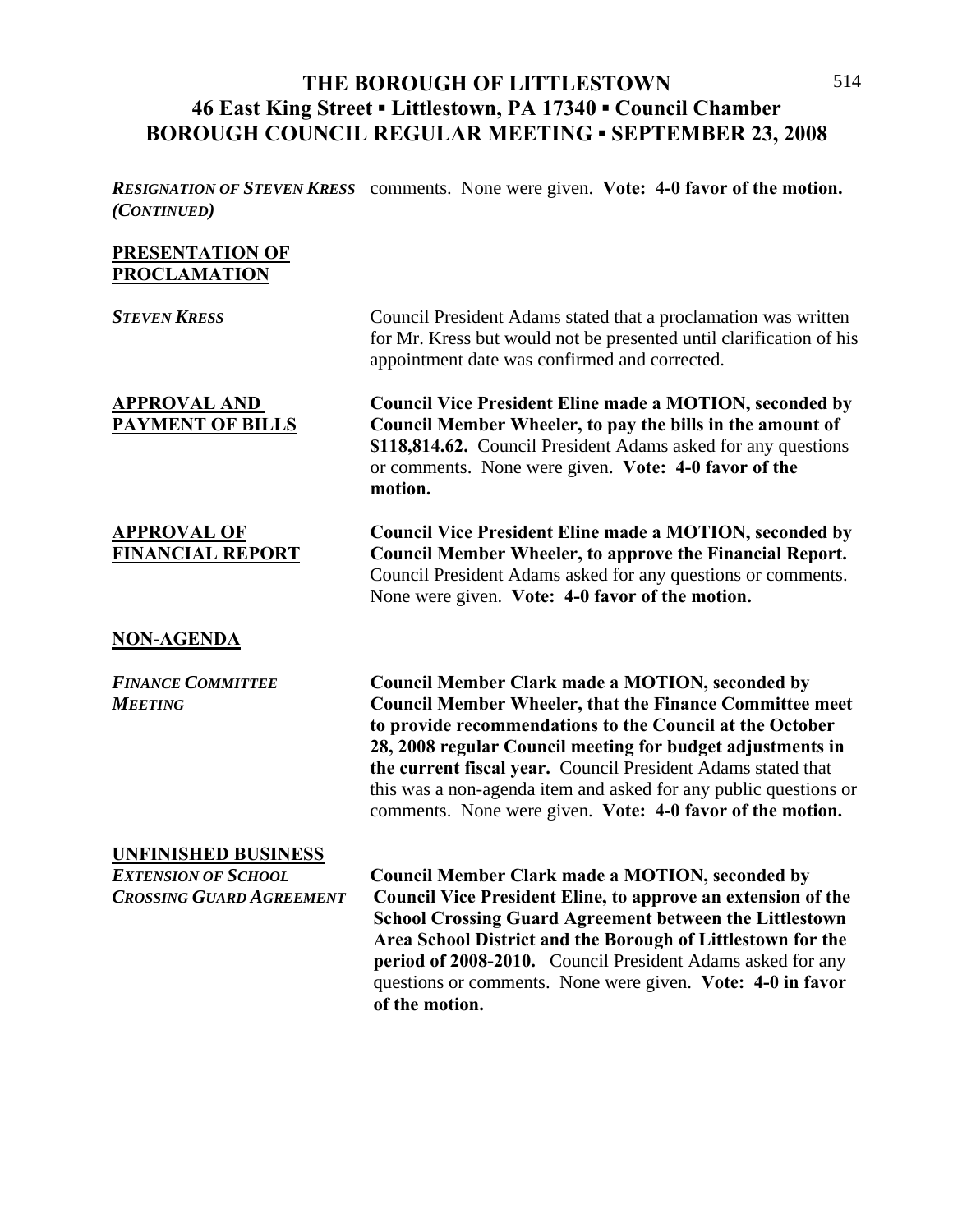*DEVELOPER APPROVAL* **Council Member Clark made a MOTION, seconded by**  *AGREEMENT FOR MARDERS* **Council Member Wheeler, to approve the Developers**  *308 LUMBER STREET* **Approval Agreement for 308 Lumber Street Subdivision Plans, James R. and Stephanie L. Marders, as agreed upon for relief of financial security until 30 days after the lifting of the sewer moratorium within the Littlestown Borough Limits and other provisions as set forth in the agreement document.**  Council President Adams asked for any questions or comments. None were given. **Vote: 4-0 in favor of the motion.** 

#### **PUBLIC HEARING**

*ORDINANCE* advertised.

*APPROVAL OF SALDO* No actions were taken since the ordinance had not been

**Council Member Clark, made a MOTION, seconded by Council Vice President Eline, to advertise under the provisions of the Pennsylvania Municipal Planning Code, Article V § 504 the proposed Littlestown Borough Ordinance Chapter 61 (Subdivision and Land Development Ordinance) for a public hearing and proposed adoption at the October 28, 2008 regular Borough meeting.** Council President Adams asked for any questions or comments. None were given. **Vote: 4-0 favor of the motion.** 

#### **UNFINISHED BUSINESS** *(Continued)*

*DEVELOPER APPROVAL* **Council Member Clark made a MOTION, seconded by**  *AGREEMENT FOR SHANEBROOK* **Council Vice President Eline, to approve the Developers**  *401 SOUTH QUEEN STREET* **Approval Agreement for 401 South Queen Street Subdivision Plans, Steven A. and Wanda L. Shanebrook, as agreed upon for relief of financial security until 30 days after the lifting of the sewer moratorium within the Littlestown Borough Limits and other provisions as set forth in the agreement document.**  Council President Adams asked for any questions or comments. None were given. **Vote: 4-0 favor of the motion.**  *DEVELOPER APPROVAL* **Council Member Clark made a MOTION, seconded by**  *AGREEMENT FOR SHEETZ* **Council Vice President Eline, to approve the Developers**  *35 EAST KING STREET* **Approval Agreement for 35 East King Street, Sheetz Store #141, as written and agreed upon from final approval of**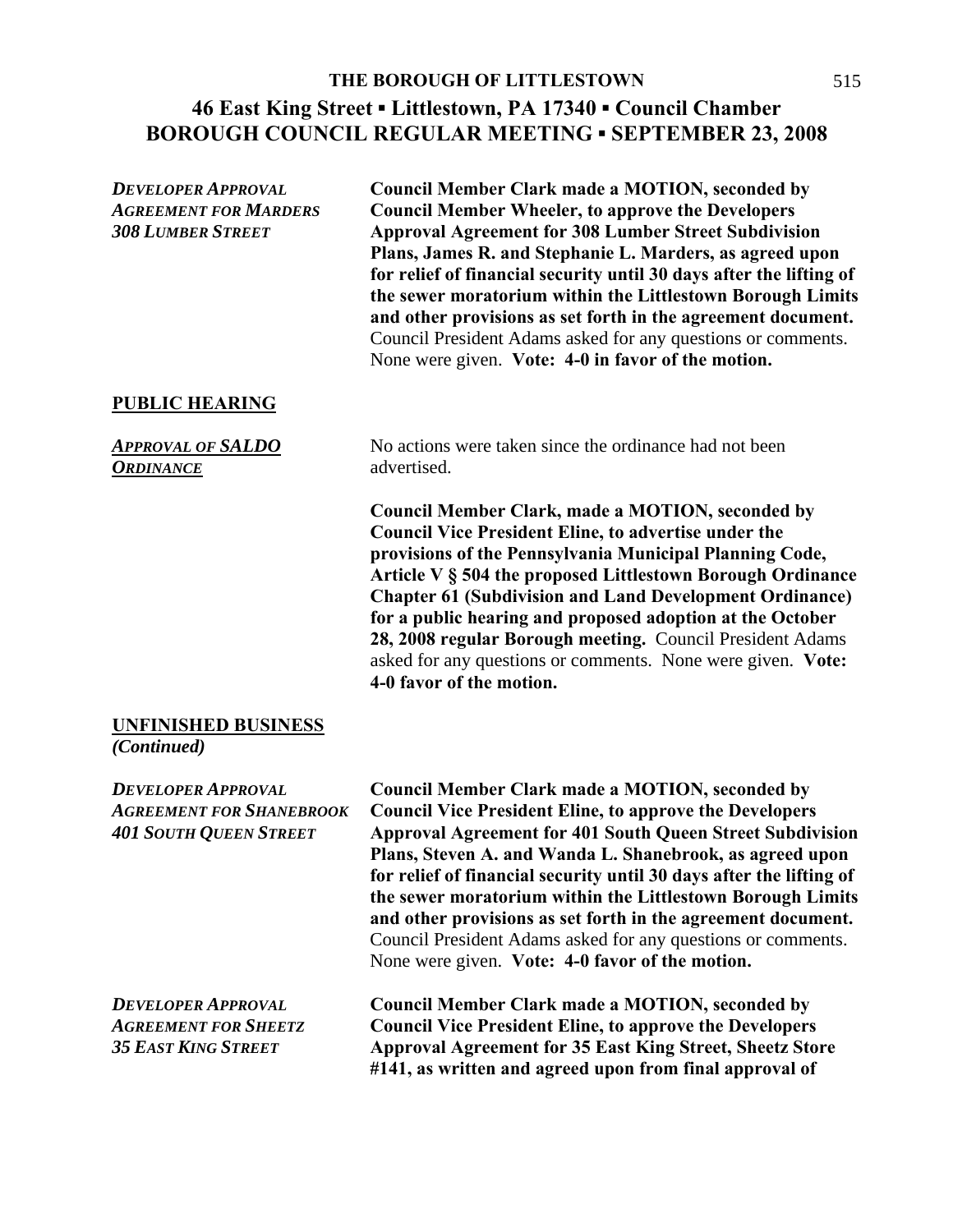### THE BOROUGH OF LITTLESTOWN 516 **46 East King Street ▪ Littlestown, PA 17340 ▪ Council Chamber BOROUGH COUNCIL REGULAR MEETING ▪ SEPTEMBER 23, 2008**

| <b>DEVELOPER APPROVAL</b><br><b>AGREEMENT FOR SHEETZ</b> | subdivision plans and agreements worked out between the<br>Borough of Littlestown and Sheetz from the August 28, 2008   |
|----------------------------------------------------------|-------------------------------------------------------------------------------------------------------------------------|
| <b>35 EAST KING STREET</b><br>(CONTINUED)                | Borough Council Regular meeting. Council President Adams<br>asked for any questions or comments. None were given. Vote: |
|                                                          | 4-0 favor of the motion.                                                                                                |
| <b>ADVERTISE OF CELL TOWER</b>                           | <b>Council Member Clark made a MOTION, seconded by</b>                                                                  |
| <b>ORDINANCE</b>                                         | <b>Council Vice President Eline, to approve the advertisement</b>                                                       |
|                                                          | of an ordinance of the Borough of Littlestown, Adams                                                                    |
|                                                          | County, Pennsylvania, amending Chapter 73, Zoning                                                                       |
|                                                          | Ordinance, Article 100 (General Provisions), § 102.3                                                                    |
|                                                          | (Definitions) by adding definitions and Article 700 (Special                                                            |
|                                                          | Controls) by adding a new section for the use of                                                                        |
|                                                          | communication towers on Borough property. Council                                                                       |
|                                                          | President Adams asked for any questions or comments. None                                                               |
|                                                          | were given. Vote: 4-0 favor of the motion.                                                                              |
| NON ACENDA                                               |                                                                                                                         |

### **NON-AGENDA**

*DIRECTION TO PLANNING* **Council Member Clark made a MOTION, seconded by**  *COMMISSION FOR AN* **Council Vice President Eline, to direct the Littlestown**  *ORDINANCE REGULATING* **Planning Commission to provide recommendations to the COMMUNICATION TOWER OR** Borough Council for an ordinance that will regulate *ANTENNAS* **communication towers or antennas within the Littlestown Borough for all zoning districts and properties within those districts that are not considered Borough of Authority owned.** Council President Adams stated that this was a nonagenda item and asked for any public questions or comments. None were given. **Vote: 4-0**

### **NEW BUSINESS**

*APPOINTMENT OF VACANT* **Council Vice President Eline made a MOTION, seconded by** *SEAT ON THE PLANNING* **Council Member Wheeler, to appoint Kevin Clark to fill the**  *COMMISSION HELD BY* **vacant position on the Planning Commission once held by Ira**  *IRA BITNER* **Bitner with a term to expire January 1, 2010.** Council President Adams asked for any questions or comments. None were given. **Vote: 3-1 in favor of the motion.** *(Council Member Clark abstained)*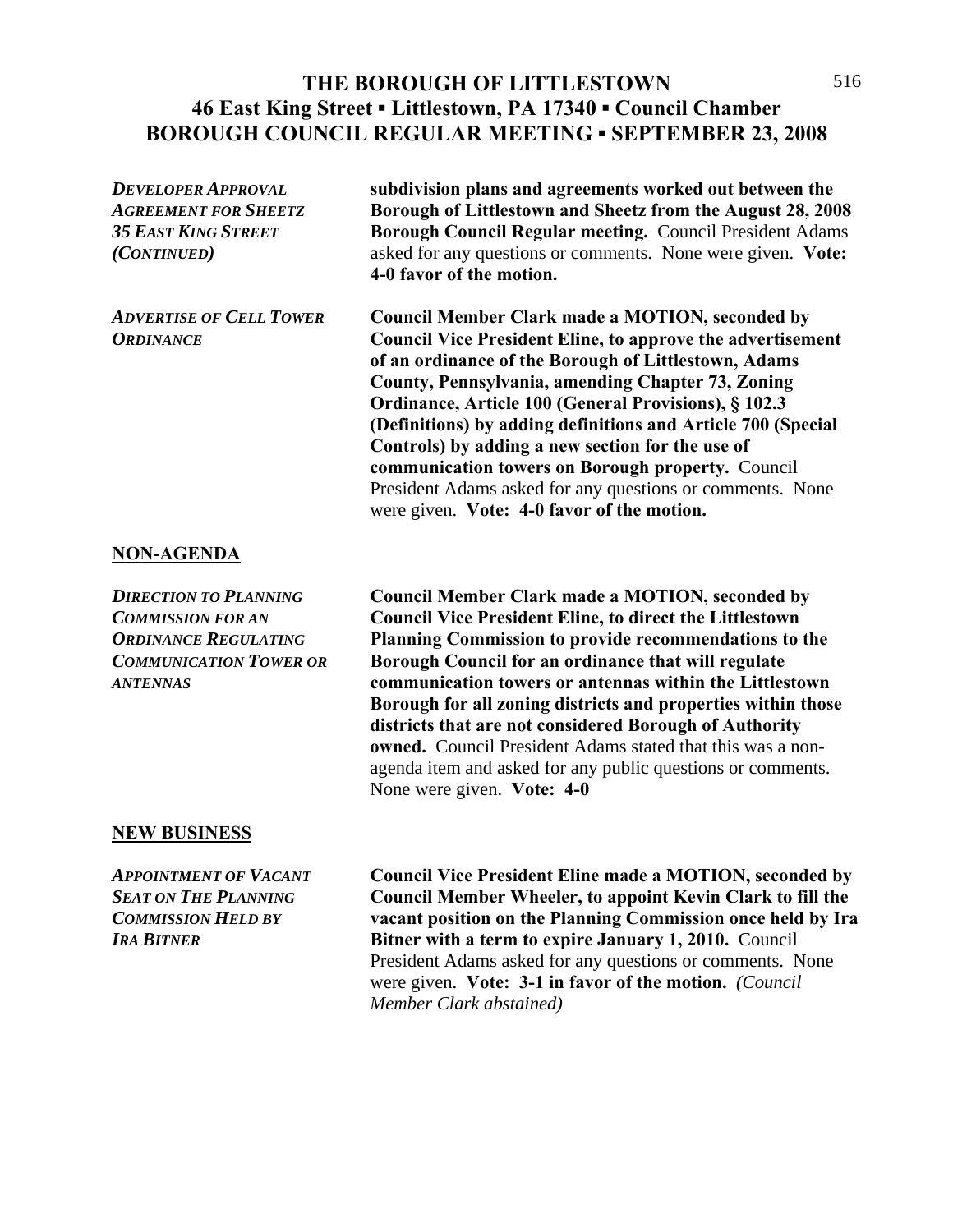| <b>APPOINTMENT TO VACANT</b><br><b>SEAT ON THE PLANNING</b><br><b>COMMISSION HELD BY</b><br><b>STEVEN KRESS</b> | <b>Council Member Clark made a MOTION, seconded by</b><br><b>Council Member Wheeler, to appoint Scott Godfrey to fill the</b><br>vacant position on the Planning Commission once held by<br>Steven Kress with a term to expire January 1, 2011. Council<br>President Adams asked for any questions or comments. After<br>discussion by the Council, Council felt that it would be<br>appropriate if the candidates interested were present at the<br>October $14th$ workshop meeting for a brief interview. No further<br>questions or comments were given. Vote: 0-4 not in favor of<br>the motion. |
|-----------------------------------------------------------------------------------------------------------------|------------------------------------------------------------------------------------------------------------------------------------------------------------------------------------------------------------------------------------------------------------------------------------------------------------------------------------------------------------------------------------------------------------------------------------------------------------------------------------------------------------------------------------------------------------------------------------------------------|
| <b>TABLE FILLING VACANT</b><br><b>SEAT ON PLANNING</b><br><b>COMMISSION</b>                                     | <b>Council Member Clark made a MOTION, seconded by</b><br><b>Council Vice President Eline, to table the appointment to fill</b><br>the vacant seat of the Planning Commission and invite all<br>interested candidates to attend the October 14 <sup>th</sup> workshop<br>meeting for an interview. Council President Adams asked for<br>any questions or comments. None were given. Vote: 4-0 in<br>favor of the motion.                                                                                                                                                                             |
| <b>REPORTS</b>                                                                                                  |                                                                                                                                                                                                                                                                                                                                                                                                                                                                                                                                                                                                      |
| <b>BOROUGH ENGINEER</b>                                                                                         | Peggy Miller with Herbert, Rowland and Grubic gave Council<br>updates on the following projects:                                                                                                                                                                                                                                                                                                                                                                                                                                                                                                     |
|                                                                                                                 | King and Queen Streetscape<br>1.<br>2.<br>Monarch and Boyer Streets<br>3.<br>Sells Parking Lot Improvements<br><b>Lumber Street</b><br>4.<br>5.<br>Pavement Management Program<br>6.<br><b>Quarry Filtration</b><br>7.<br>Act 537 PADEP Sewage Facilities Plan Update<br>8.<br><b>Lighting for Sells Parking Lot</b><br>9.<br><b>Sewer Laptop Computer</b><br><b>Update on Quarry</b><br>10.                                                                                                                                                                                                         |
| <b>BOROUGH MANAGER</b>                                                                                          | The Borough Manager's monthly report was provided earlier<br>to Borough Council.                                                                                                                                                                                                                                                                                                                                                                                                                                                                                                                     |
| <b>MAYOR</b>                                                                                                    | Mayor Shadle stated that because of the move to the new<br>building, she was unable to provide a report and next month<br>Council will receive her August and September report together.                                                                                                                                                                                                                                                                                                                                                                                                             |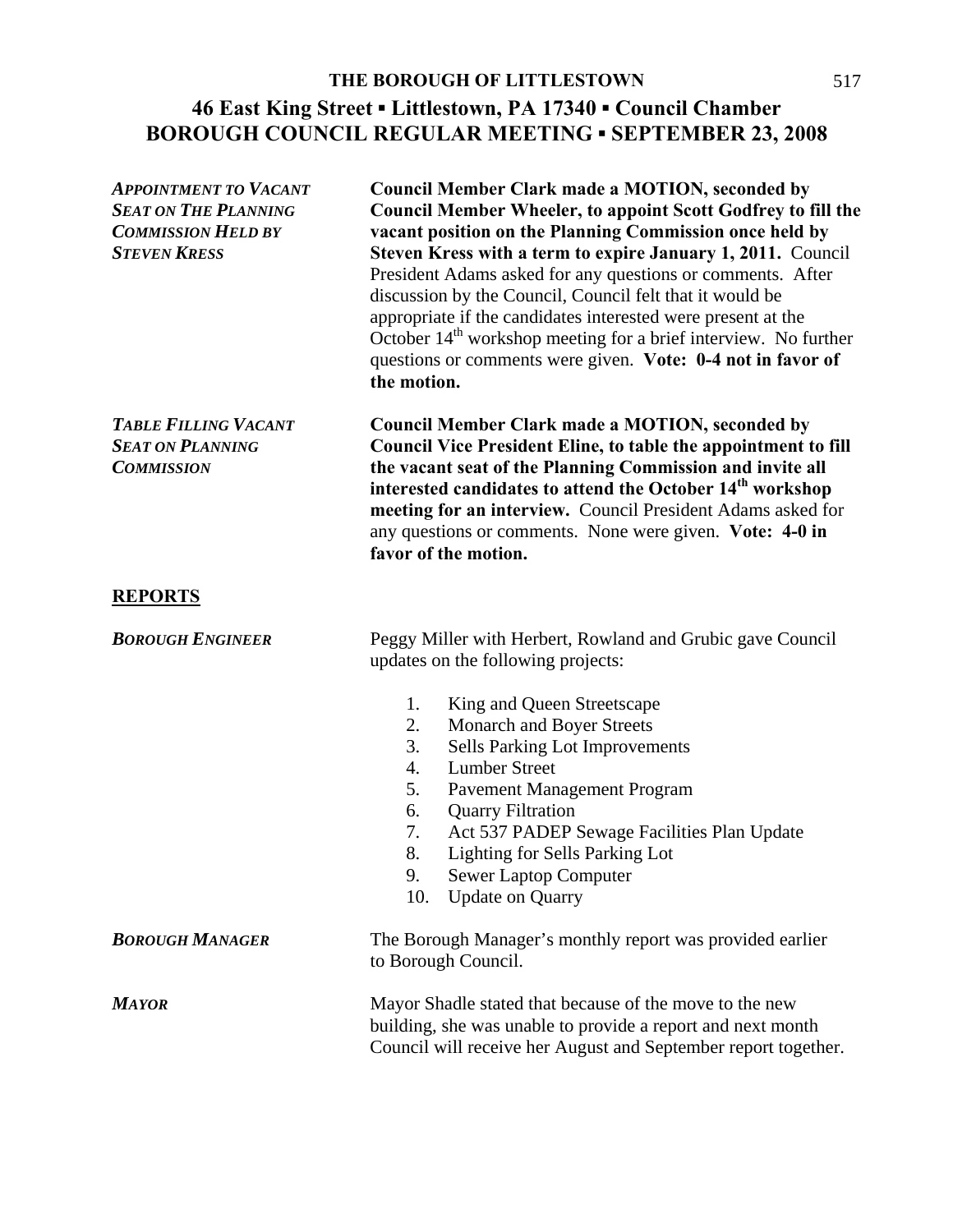# **THE BOROUGH OF LITTLESTOWN**  518 **46 East King Street ▪ Littlestown, PA 17340 ▪ Council Chamber BOROUGH COUNCIL REGULAR MEETING ▪ SEPTEMBER 23, 2008**

| <b>CHIEF OF POLICE</b>                                                                                             | Mayor Shadle stated that the police department for the month of<br>August collected a total of \$4,986.09 in fines.                                                                                                                                                                                                                                                                                                                                                                                                                                                                                                                                                                                                                                                                                                                                                                              |
|--------------------------------------------------------------------------------------------------------------------|--------------------------------------------------------------------------------------------------------------------------------------------------------------------------------------------------------------------------------------------------------------------------------------------------------------------------------------------------------------------------------------------------------------------------------------------------------------------------------------------------------------------------------------------------------------------------------------------------------------------------------------------------------------------------------------------------------------------------------------------------------------------------------------------------------------------------------------------------------------------------------------------------|
| <b>DIRECTOR OF PUBLIC WORKS</b>                                                                                    | Director of Public Works, Tim Topper stated that his monthly<br>report was provided earlier to Borough Council.                                                                                                                                                                                                                                                                                                                                                                                                                                                                                                                                                                                                                                                                                                                                                                                  |
| <b>CODE ENFORCEMENT OFFICER</b>                                                                                    | Code Enforcement Officer, David Arndt, Jr. stated that his<br>monthly report was provided earlier to Borough Council.                                                                                                                                                                                                                                                                                                                                                                                                                                                                                                                                                                                                                                                                                                                                                                            |
| <b>APPROVAL OF REPORTS</b>                                                                                         | <b>Council Member Clark made a MOTION, seconded by</b><br><b>Council Vice President Eline, to approve the reports as</b><br>written. Council President Adams asked for any questions or<br>comments. None were given. Vote: 4-0 in favor of the<br>motion.                                                                                                                                                                                                                                                                                                                                                                                                                                                                                                                                                                                                                                       |
| <b>REPORTS OF BOARD</b><br><b>COMMISSIONS AND</b><br><b>COMMITTEES</b>                                             |                                                                                                                                                                                                                                                                                                                                                                                                                                                                                                                                                                                                                                                                                                                                                                                                                                                                                                  |
| <b>RECREATION BOARD</b>                                                                                            | Nothing to Report                                                                                                                                                                                                                                                                                                                                                                                                                                                                                                                                                                                                                                                                                                                                                                                                                                                                                |
| <b>PLANNING COMMISSION</b><br>(CONTINUED)                                                                          |                                                                                                                                                                                                                                                                                                                                                                                                                                                                                                                                                                                                                                                                                                                                                                                                                                                                                                  |
| <b>APPROVAL TO ADVERTISE</b><br>AN ORDINANCE REGARDING<br><b>CHAPTER 73, ARTICLE 700 AND</b><br><b>ARTICLE 300</b> | <b>Council Member Clark made a MOTION, seconded by</b><br><b>Council Member Wheeler, to advertise an ordinance</b><br>of the Borough of Littlestown, Adams County, Pennsylvania,<br>for a public hearing and proposed adoption at the October<br>28, 2008 Regular Meeting of Council, amending and<br>supplementing the Littlestown Borough Code Chapter 73,<br>Zoning Ordinance, Article 100 § 102.3 (Definitions) for the<br>direct purpose of adding the definition of fence, ornamental;<br>Article 300 (Commercial Districts) § 304.1 for the direct<br>purpose of adding government offices and emergency service<br>uses by right; Article 700 (Special Controls) § 702.2<br><b>Swimming Pools; Article 700 (Special Controls) § 702.14</b><br>relating to fencing. Council President Adams asked for any<br>questions or comments. None were given. Vote: 4-0 in favor<br>of the motion. |

**CIVIL SERVICE** There was nothing report.

**COMMISSION**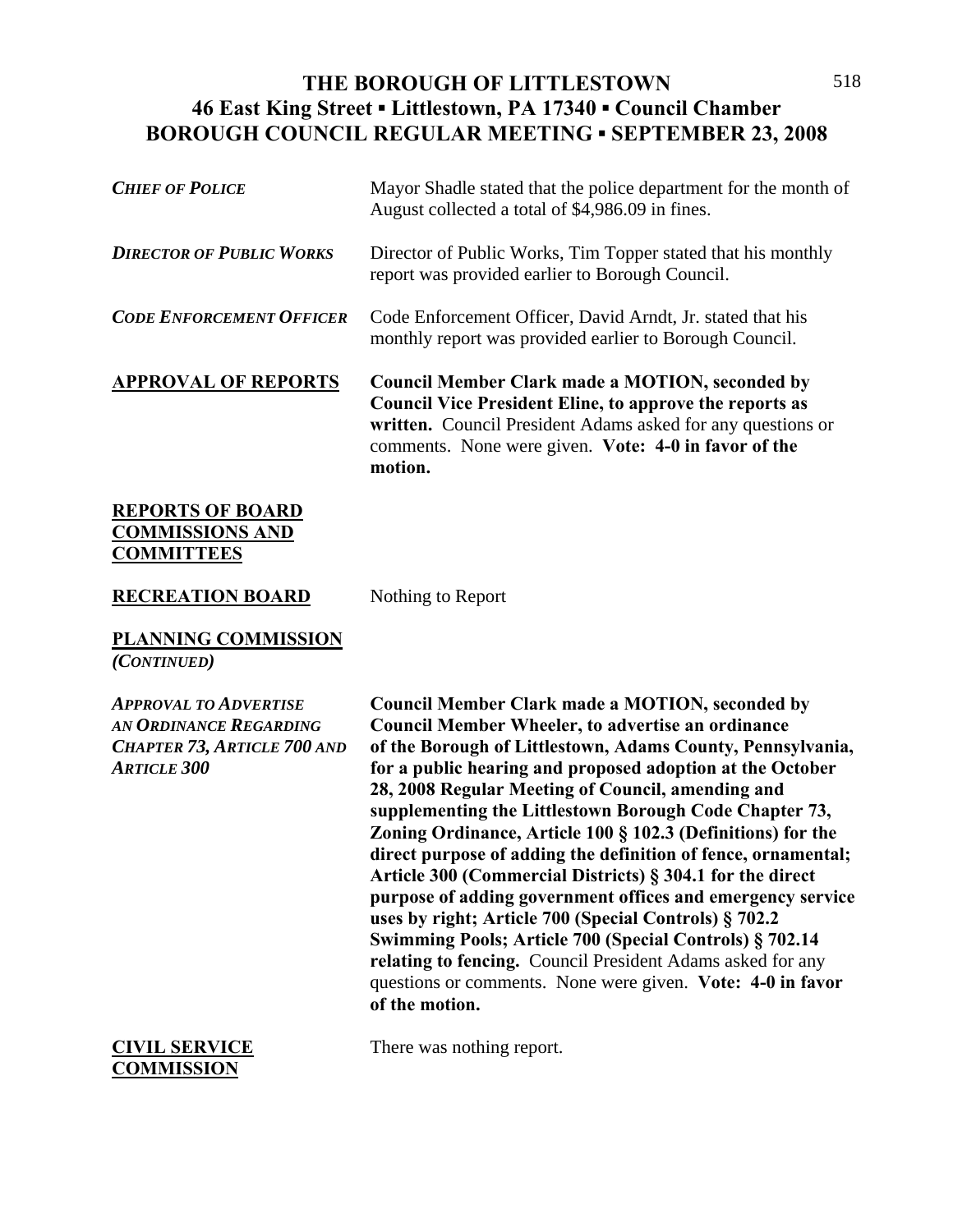| <b>COMMUNITY RELATIONS</b><br><b>COMMITTEE</b>                                        | There was nothing to report.                                                                                                                                                                                                                                                                                                                                                                                                                                                                                                                                                                                                                                       |
|---------------------------------------------------------------------------------------|--------------------------------------------------------------------------------------------------------------------------------------------------------------------------------------------------------------------------------------------------------------------------------------------------------------------------------------------------------------------------------------------------------------------------------------------------------------------------------------------------------------------------------------------------------------------------------------------------------------------------------------------------------------------|
| <b>FINANCE COMMITTEE</b>                                                              | Committee Chairman, Adams stated that the 2009 budget process<br>has been started.                                                                                                                                                                                                                                                                                                                                                                                                                                                                                                                                                                                 |
| <b>FIRE PREVENTION</b><br><b>COMMITTEE</b>                                            | Committee Chairman, Eline stated that there was nothing to<br>report.                                                                                                                                                                                                                                                                                                                                                                                                                                                                                                                                                                                              |
| <b>HEALTH &amp; SAFETY</b><br><b>COMMITTEE</b>                                        | Committee Chairman, Clark stated that the Health and Safety<br>Sub Committee met at the VFW on September 3, 2008 at 7:00<br>p.m. to discuss the new "Residential and Commercial Rental Unit<br>Occupancy Ordinance". There were up to 100 members of the<br>public in attendance. All comments given by the public will<br>be seriously considered and the committee will be looking at<br>another public sub committee meeting once changes have been<br>completed and resubmitted for public review.                                                                                                                                                             |
| PERSONNEL COMMITTEE                                                                   | Committee Chairman, Eline stated that the committee met to<br>discuss salaries of the employees.                                                                                                                                                                                                                                                                                                                                                                                                                                                                                                                                                                   |
| <b>UNION/POLICE</b><br><b>CONTRACT COMMITTEE</b>                                      | Committee Chairman, Adams stated that there was nothing to<br>report.                                                                                                                                                                                                                                                                                                                                                                                                                                                                                                                                                                                              |
| <b>PROPERTY AND SUPPLY</b><br><b>COMMITTEE</b>                                        | Council Member Clark, Committee Chairman, stated that the Property<br>and Supply committee met last week to discuss several<br>issues regarding the parking spaces, computer technology and<br>repairs to the first floor heating and air at 10 South Queen Street.                                                                                                                                                                                                                                                                                                                                                                                                |
| <b>HEATING AND AIR</b><br><b>CONDITIONING BID FOR</b><br><b>10 SOUTH QUEEN STREET</b> | <b>Council Member Clark made a MOTION, seconded by Council</b><br>Vice President Eline, to approve the recommendation from the<br>Property and Supply Committee to select the lowest bidder,<br>Baird Heating and Cooling, Incorporated of Littlestown,<br>Pennsylvania to replace or repair in whole as well as any<br>supporting parts with respect to the air conditioning and heat<br>pump units that control both heating and air conditioning of<br>the first floor zones of the 10 South Queen Street facility for the<br>bid total of \$11,800.00 and shall be disbursed from the General<br>Fund Account. Council President Adams asked for any questions |

or comments. Council Member Wheeler asked if the bids were comparable. Director of Public Works, Topper replied that to the best of his knowledge the three quotes are comparable. No further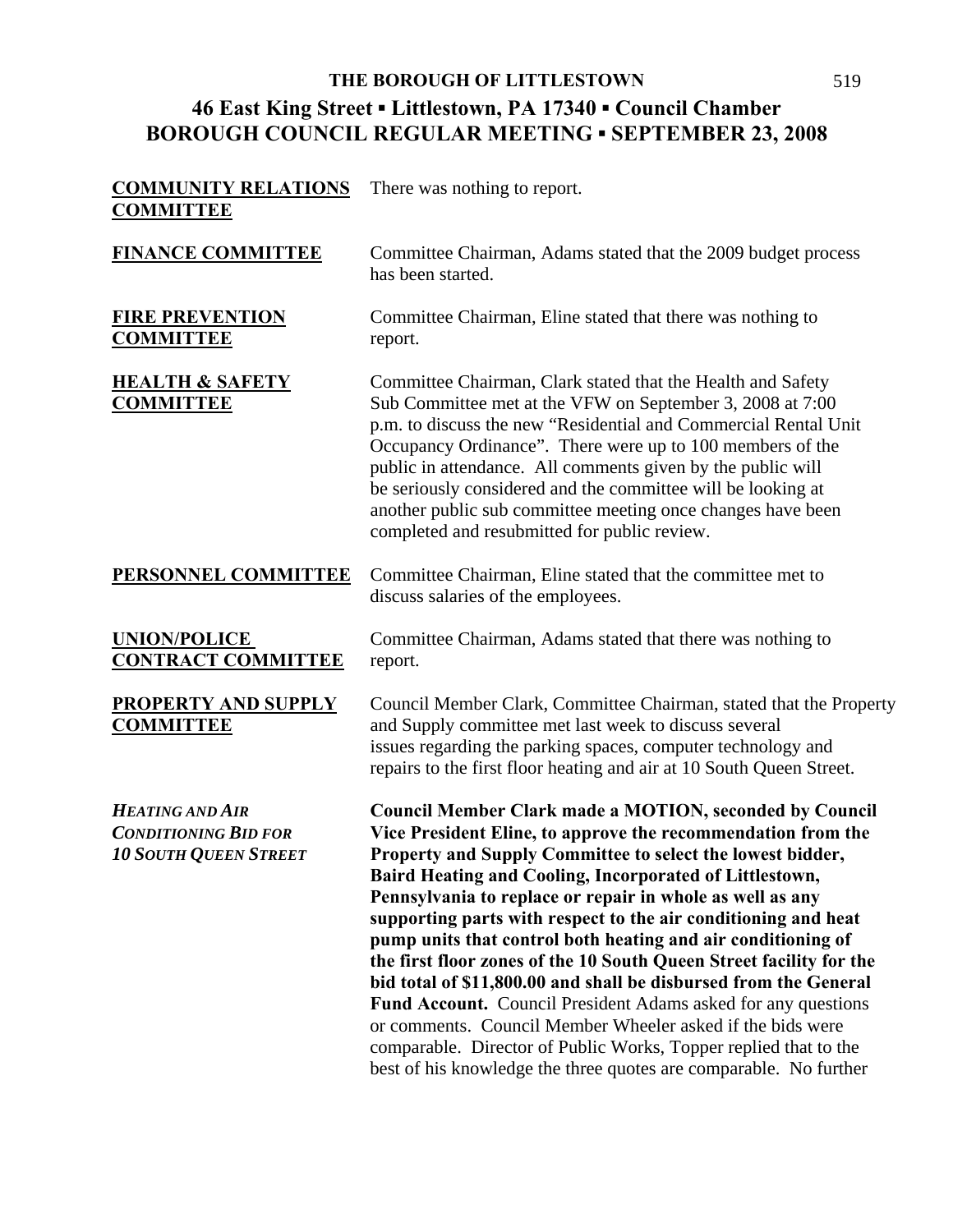# THE BOROUGH OF LITTLESTOWN 520 **46 East King Street ▪ Littlestown, PA 17340 ▪ Council Chamber BOROUGH COUNCIL REGULAR MEETING ▪ SEPTEMBER 23, 2008**

| <b>HEATING AND AIR</b><br><b>CONDITIONING BID FOR</b><br><b>10 SOUTH QUEEN STREET</b><br>(CONTINUED) | questions or comments were given. Vote: 4-0 in favor of the<br>motion.                                                                                                                                                                                                                                                                                                                                                           |
|------------------------------------------------------------------------------------------------------|----------------------------------------------------------------------------------------------------------------------------------------------------------------------------------------------------------------------------------------------------------------------------------------------------------------------------------------------------------------------------------------------------------------------------------|
| <b>DAMAGES TO 10 SOUTH</b><br><b>QUEEN STREET ROOF</b>                                               | The damage to the roof at 10 South Queen Street, caused by Key<br>Services will be repaired with the cost going to Key Services not<br>the taxpayers.                                                                                                                                                                                                                                                                            |
| <b>10 SOUTH QUEEN STREET</b><br><b>PARKING SPACES</b>                                                | Covers had been placed on four of the parking spaces near East<br>King Street in the 10 South Queen Street parking lot without<br>Council or Committee approval. Committee Chairman Clark stated<br>that the bags need to come off the meters until the Committee<br>and/or Council make a formal approval of the parking spaces,<br>although the four spaces located in the back next to the building<br>should remain covered. |
| <b>STREETS AND</b><br><b>TRANSPORTATION</b><br><b>COMMITTEE</b>                                      | Committee Chairman, Wheeler, stated that he had nothing to<br>report.                                                                                                                                                                                                                                                                                                                                                            |
| UTILITIES/I&I<br><b>COMMITTEE</b>                                                                    | There was nothing to report.                                                                                                                                                                                                                                                                                                                                                                                                     |
| <b>REGIONAL</b><br><b>COMPREHENSIVE PLAN</b><br><b>COMMITTEE</b>                                     | Committee Chairman, Clark stated that Union Township has<br>voted to proceed with the public hearing for review of the final<br>draft. Arrangements with the County, Union and Germany<br>Townships to setup the next steps and approval process are being<br>made.                                                                                                                                                              |
| YORK/ADAMS TAX<br><b>BUREAU</b>                                                                      | Committee Chairman, Wheeler stated there may be a charge<br>implemented for collection.                                                                                                                                                                                                                                                                                                                                          |
| <b>LITTLESTOWN CHAMBER</b><br><b>OF COMMERCE</b>                                                     | There was nothing to report.                                                                                                                                                                                                                                                                                                                                                                                                     |
| <b>SAFETY COMMITTEE</b>                                                                              | Committee Chairwomen, Conrad stated that she had nothing to<br>report.                                                                                                                                                                                                                                                                                                                                                           |
| <b>PUBLIC COMMENTS</b>                                                                               | Council President Adams stated that Council is looking at ways<br>to save money. One suggestion was to go to a four-day<br>workweek. The employees would work four ten hour days.                                                                                                                                                                                                                                                |